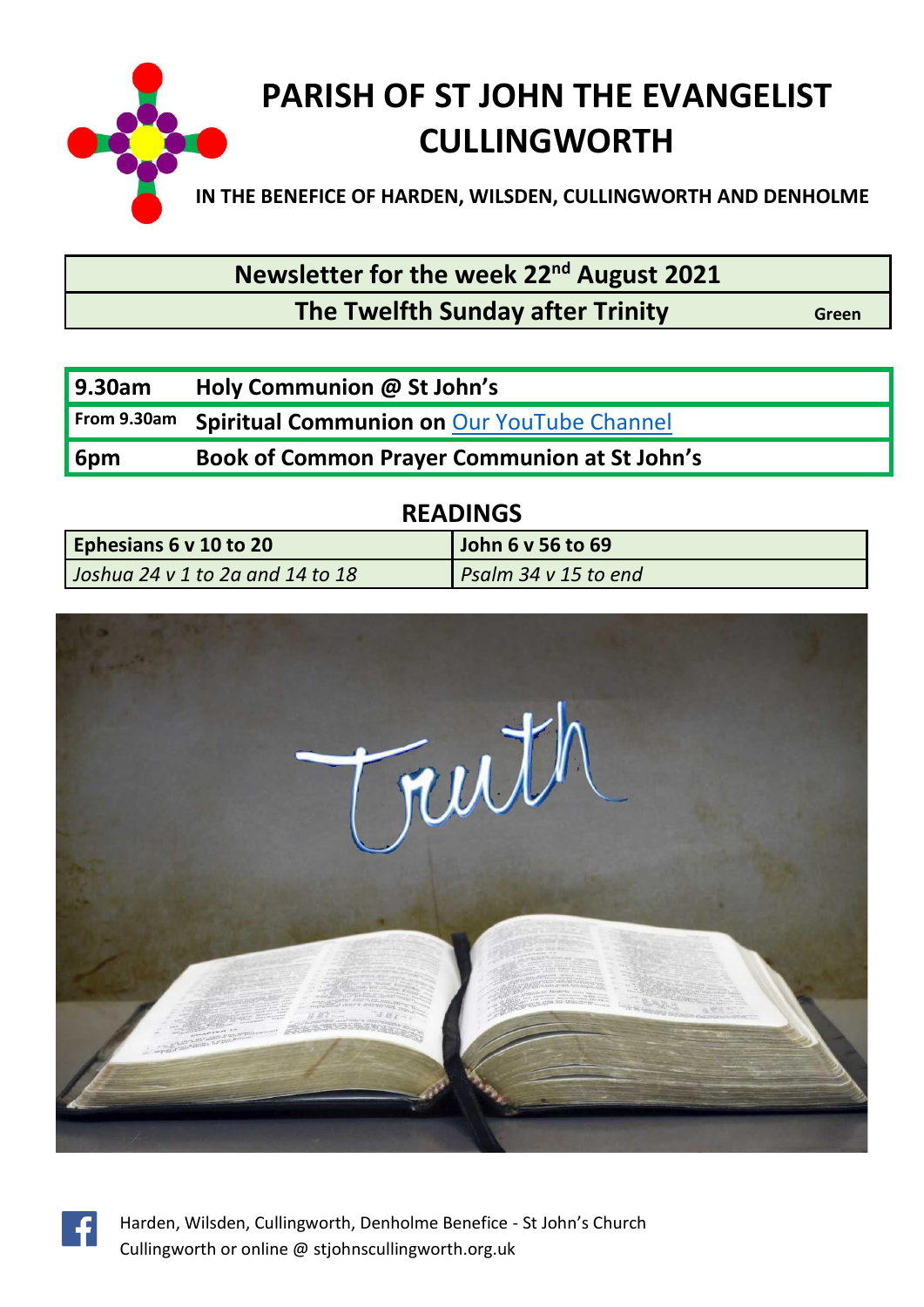## **ACTIVITIES**

## **Join in our Daily Prayers on the [Benefice Facebook Page](https://www.facebook.com/Harden-Wilsden-Cullingworth-Denholme-Benefice)**

**8am Morning Prayer 5pm Evening Prayer 9pm Night Prayer**

![](_page_1_Picture_5.jpeg)

The Craft & Chat group at St John's, meet on Tuesdays from 1.30pm to 3.30pm in the St John's Room. Refreshments available.

## **Midweek Eucharist**

![](_page_1_Picture_8.jpeg)

10am Book of Common Prayer Eucharist at St John's, (Every Wednesday)

# "I Know that my Redeemer Liveth"

### Debating and Discussion Group

### **Exploring the themes of Belief, Faith, Doubt and Certainty**

A series of six meetings between 20 September and 25 October We are very grateful to John Chuter, who has put together this opportunity for us to meet together to strengthen our faith through exploring these four themes.

Each session will be structured around a biblical text and a piece of writing, music or art which will be sent out in advance of the gathering to get people thinking. The group meeting will begin with prayer and an introduction. There will be plenty of opportunity for debate, discussion, and challenge. These are not intended as "starter" courses, but rather an opportunity to delve deeper into issues of our faith. The debate and discussion are very much aimed at deepening and strengthening our faith; however it may also challenge our views and opinions whilst recognising and celebrating the fact that we are all members of one body in Christ.

If you would be interested in being part of the group, please contact Richard: Tel: (01535) 273758, email: [richard.burge@leeds.anglican.org](file:///C:/Users/John%20Chuter/AppData/Local/Microsoft/Windows/INetCache/Content.Outlook/O777GM6B/richard.burge@leeds.anglican.org)

![](_page_1_Picture_16.jpeg)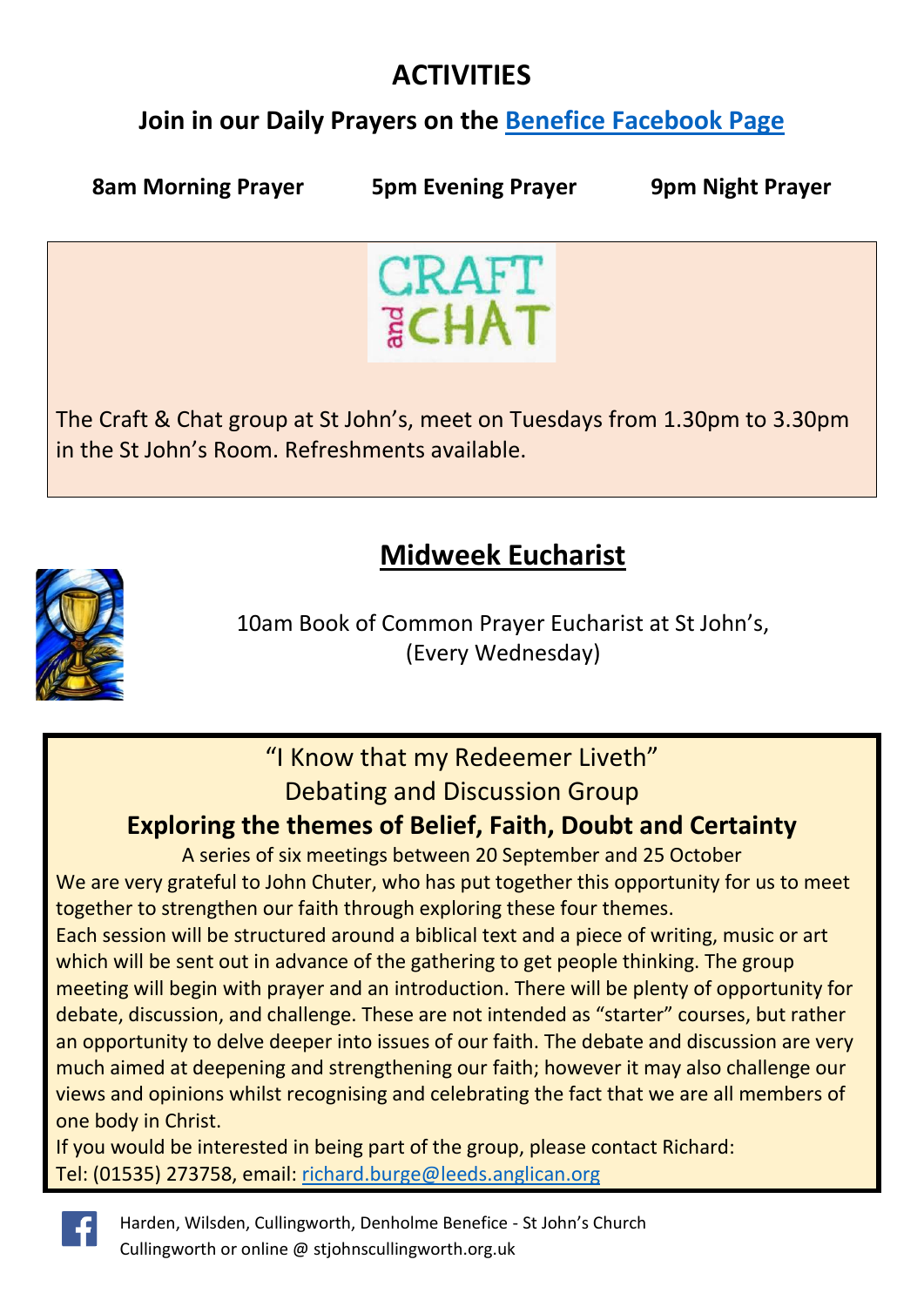### **FUNDRAISING**

### **CHARITY OF THE MONTH – JOY**

Money donated during August and September July will support the work of **Jubilee Outreach Yorkshire** JOY is an ecumenical Christian charity providing aid and funds, primarily to Romania but also other 3rd world situations assisting in disasters and special needs. If you wish to donate, please make this to St Johns PCC (details below) add your surname and JOY as the reference. Please support this fantastic charity.

## **THANK YOU!**

We are grateful to all those who continue to support the church financially. **If you find that you have a little extra income and would be able to increase your giving at this time it would help our financial situation enormously.**

## **Donations or Regular Giving may be done by sending your gift to**

**PCC of Cullingworth Parish Sort Code 20-45-14 account number 60703532.** Please include your name as a reference, so we can thank you.

![](_page_2_Picture_7.jpeg)

**You can scan this code to give a donation through "Give a Little"**

## easyfundraising feel good shopping

#### **EASY FUNDRAISING FOR YOUR ON-LINE PURCHASES**

If you register with easyfundraising.org.uk and state cause as Cullingworth St. John the Evangelist we at Church receive a % of what you spend.

#### **Neighbourhood Support Services**

For Cullingworth the Village Hall is the contact point and to access the service phone the Bradford Met Centre 20 01274 431000.

If you know of people who need food, we are an issuing agency for the Bingley Food Bank. If you need a food voucher, please contact:

Richard (01535 273758) or Helen (07788 848830)

If you are struggling with payment for utilities such as gas, electricity, and water, please contact your supplier in the first instance. Many have schemes in place for assistance. Yorkshire Water for instance has more than six different support pathways which provide both short- and long-term financial help to those struggling to keep up with payments.